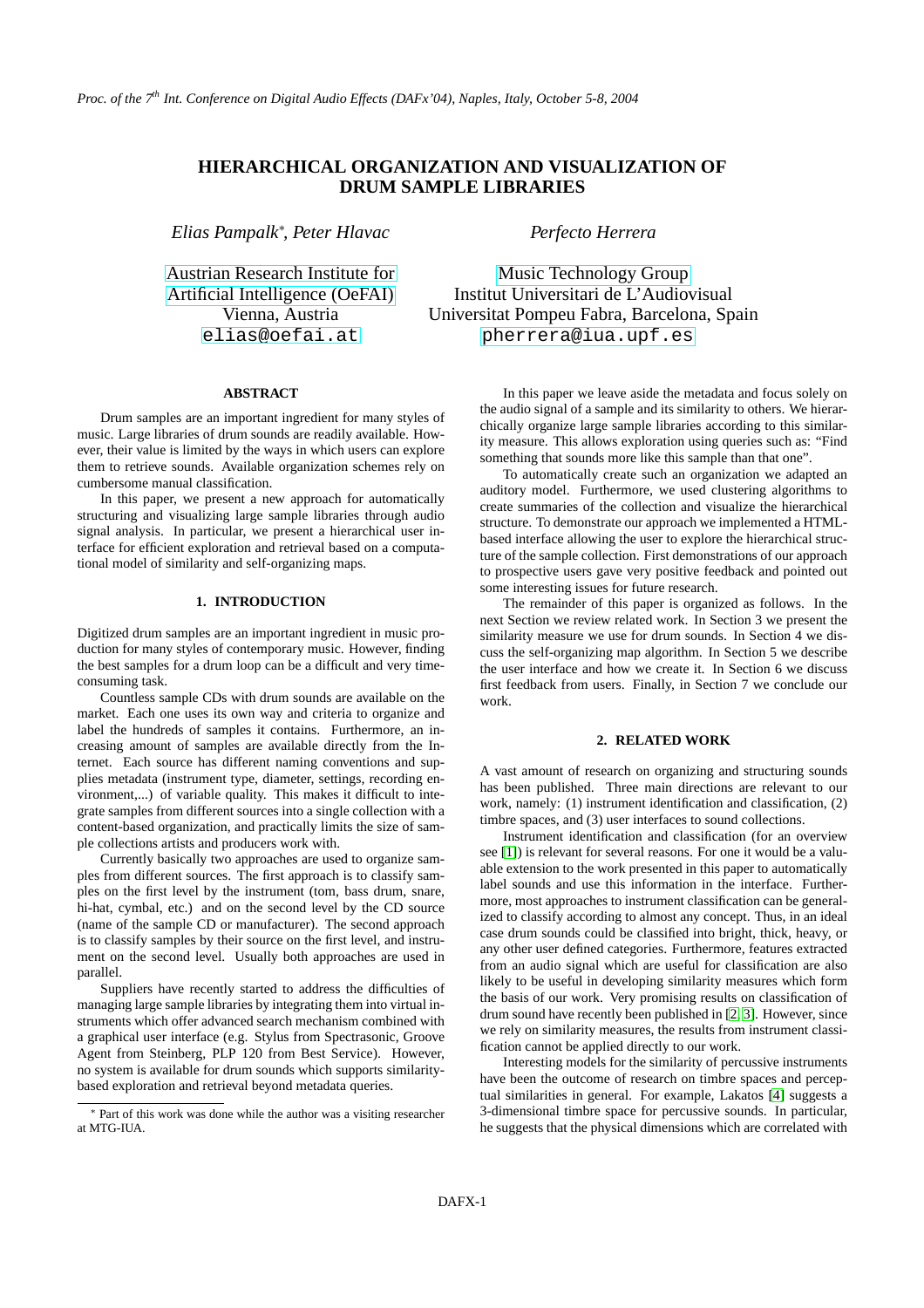the 3 most salient perceptual dimensions are log-attack time, spectral centroid, and temporal centroid. These physical dimensions are also used in the MPEG-7 description format as descriptors for timbre [\[5\]](#page-5-4). However, in first experiments we conducted the quality of these descriptors was insufficient to distinguish fine details in the samples as required for our task.

Another interesting aspect of research on timbre spaces is that the similarity relationships of the sounds are usually visualized in 2 or 3 dimensions using multi-dimensional scaling. One of the earliest approaches to use a self-organizing map (SOM) [\[6\]](#page-5-5) to study timbre spaces by visualizing sound collections was presented by Cosi et al. [\[7\]](#page-5-6). An auditory model is used to compute the similarity between 19 relatively different sounds (e.g., flute, oboe, piano, organ, ...) with pitch C4. Although this previous work differs from our work with respect to the number and type of samples, the same principles apply.

Our approach is mainly inspired by the work of Feiten et al. [\[8,](#page-5-7) [9\]](#page-5-8) where a SOM-based interface to efficiently access sample collections was proposed. Analogue to [\[7\]](#page-5-6) an auditory model to compute the similarity of approximately 100 synthesized samples is used as input to a self-organizing map to visualize the collection. Despite differences in number and type of samples, our main contribution to this direction of research is an adapted similarity measure which was optimized using results from preliminary drum listening tests. In addition, we present a new hierarchical extension to the SOM-based interface to deal with large collections.

A quite different user interface to find sounds is the Sonic Browser [\[10\]](#page-5-9). The main idea of the Sonic Browser is to browse audio files by listening to them simultaneously in a stereo-spatialized sound scape. However, feedback from our targeted users indicated that even small overlaps (e.g. open hi-hat fading out while snare starts playing) are irritating and should be avoided.

#### **3. SIMILARITY MEASURE FOR DRUM SOUNDS**

In general it is difficult to predict when a human listener will consider two drum sounds to be similar. Similarity depends on the context, which aspects the listener is focusing on, and subjective impressions. Sounds can be described in measurable dimensions such as attack time or spectral centroid but are commonly described with vaguely defined adjectives such as dark, fat, punchy, deep, thick, crispy, etc.

However, compared to other instrument sounds there are several simplifications which make the similarity easier to compute. First of all, drums allow fewer variations in pitch than instruments in general. Thus, we consider changes in frequency equally important to changes in the loudness envelope over time. Secondly, the temporal loudness contour usually has a relatively simple shape. In particular, to some extent we can ignore effects such as vibrato or other loudness modulations which are very common for other types of instruments.

Our approach to compute the similarity of drum sounds is based on [\[8\]](#page-5-7) where the main idea is to interpret sonograms as vectors and use a distance metric to compute distances in the vector space. Sonograms are computed taking some aspects of the auditory system into account. As input we use 44kHz mono samples. Samples longer than 500ms are truncated. We use a FFT with 23ms windows, weighted with a Hann function, and 12ms overlap to obtain the spectrogram. To model the frequency response of the outer and middle ear we use the formula proposed by Terhardt [\[11\]](#page-5-10),

$$
A_{\text{dB}}(f_{\text{kHz}}) =
$$
  
-3.64 f<sup>-0.8</sup> + 6.5 exp(-0.6(f - 3.3)<sup>2</sup>) - 10<sup>-3</sup>f<sup>4</sup>. (1)

The main characteristics of this weighting filter are that the influence of very high and low frequencies is reduced while frequencies around 3–4kHz are emphasized (see Figure [1\)](#page-1-0).



<span id="page-1-0"></span>Figure 1: *Terhardt's outer and middle-ear model. The dotted lines mark the center frequencies of the 24 critical-bands.*

Subsequently the frequency bins of the STFT are grouped into 24 critical-bands according to Zwicker and Fastl [\[12\]](#page-5-11). The conversion between the bark and the linear frequency scale can be computed with,

$$
Z_{\text{bark}}(f_{\text{kHz}}) = 13 \arctan(0.76f) + 3.5 \arctan(f/7.5)^2. \tag{2}
$$

The main characteristic of the bark scale is that the width of the the critical-bands is 100Hz up to 500Hz, and beyond 500Hz the width increases nearly exponentially (see Figure [1](#page-1-0) where the dotted lines appear almost equally spaced beyond 500Hz on the log-scaled frequency axis).

We calculate spectral masking effects according to Schroeder et al. [\[13\]](#page-5-12) who suggest a spreading function optimized for intermediate speech levels. The spreading function has lower and upper skirts with slopes of +25dB and −10dB per critical-band. The main characteristic is that lower frequencies have a stronger masking influence on higher frequencies than vice versa. The contribution of critical-band  $z_i$  to  $z_j$  with  $\Delta z = z_j - z_i$  is computed by,

$$
B_{\text{dB}}(\Delta z_{\text{bar}}) =
$$
\n
$$
+15.81 + 7.5(\Delta z + 0.474) +
$$
\n
$$
-17.5 (1 + (\Delta z + 0.474)^{2})^{1/2}.
$$
\n(3)

We calculate the loudness in sone using the formula suggested by Bladon and Lindblom [\[14\]](#page-5-13),

$$
S_{\text{some}}(l_{\text{dB-SPL}}) = \begin{cases} 2^{(l-40)/10}, & \text{if } l \ge 40 \text{dB}, \\ (l/40)^{2.642}, & \text{otherwise.} \end{cases}
$$
(4)

After these steps each sample is described by a sonogram in the dimensions time ( $f_s$  = 86 Hz), frequency (24 critical-bands with the unit bark), and loudness (measured in sone) with a maximum length of 500ms. Examples for sonograms are shown in Figure [2.](#page-2-0)

The use of different metrics to compare sonograms was studied in [\[15\]](#page-5-14) where based on data from listening tests the authors come to the conclusion that a Minkowski metric with  $p = 5$  produces best results on synthesized harmonic samples. In first experiments we could not confirm these these findings for drum samples, thus, we have resorted to the use of the Euclidean distance.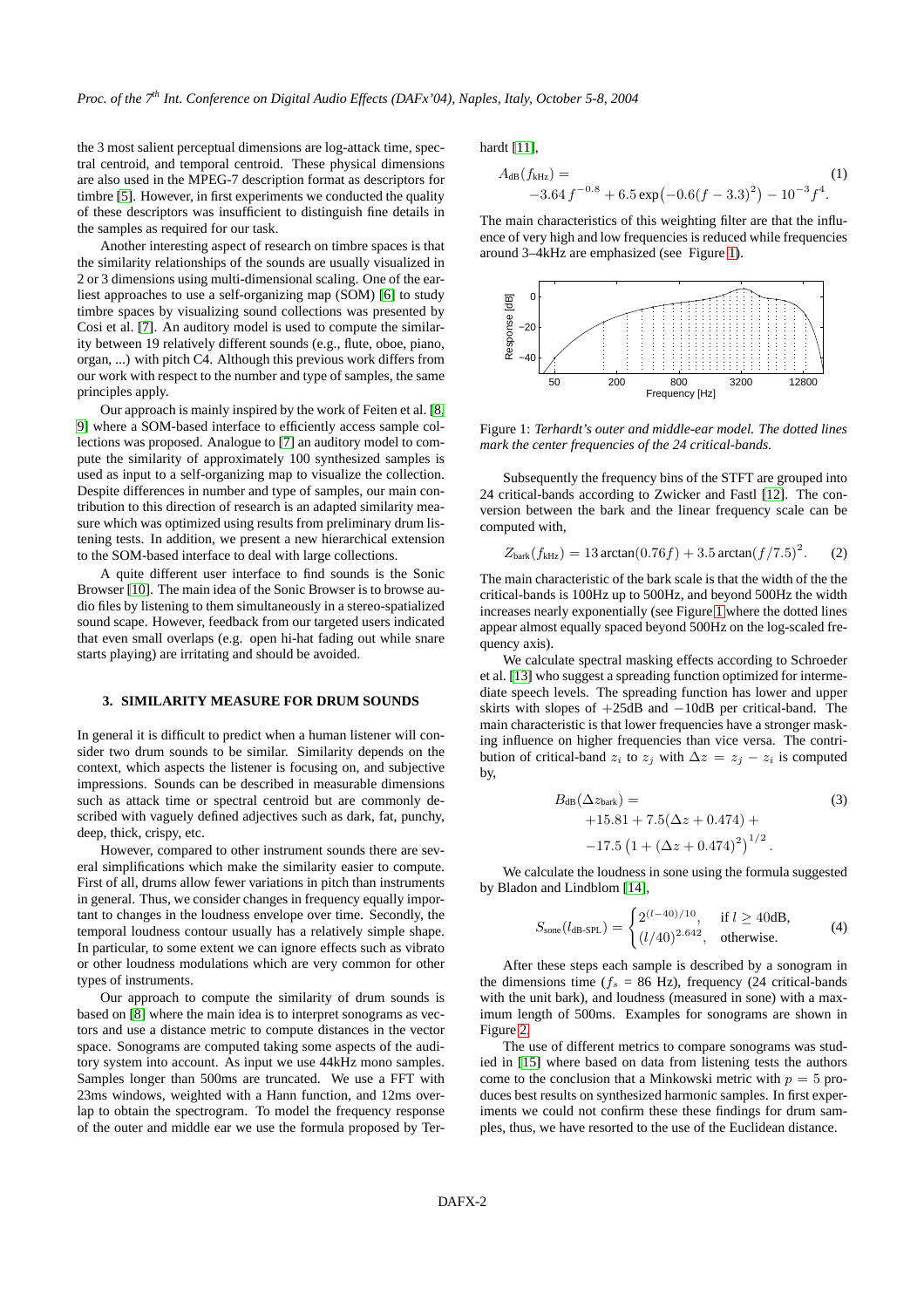

<span id="page-2-0"></span>Figure 2: *Four typical samples and their sonograms. The grayscale of the sonograms in the 2nd row are normalized so that white equals 0 sone and black equals 27 sone.*

A main problem when using sonograms is the sensitivity to time shifts which requires some sort of temporal alignment. For example, comparing 2 versions of the same sample where one version is shifted by 20ms could yield a distance larger than the distance between two perceptually different samples. In [\[9\]](#page-5-8) an approach is proposed where a SOM is trained on steady state sounds (with approximately 6ms duration) extracted from the samples. Subsequently, the samples are represented by trajectories on the SOM. The sounds are then compared by computing the distance of their trajectories using the city-block distance and aligning them temporally so that the distance is minimal. The main advantage of using the SOM is to optimize the computations, however, the computing power available today allows us to directly align the sonograms.

To align two sonograms we compute the distances between them while shifting them against each other in the range of 50ms. We then take the minimum of these distances as the distance of the samples. Figure [3](#page-2-1) gives an example for such a direct alignment.



<span id="page-2-1"></span>Figure 3: *Illustration of the temporal alignment assuming there is only one frequency band. B is aligned with A which results in B' with a minimum distance to A.*

## **4. SELF-ORGANIZING MAP**

The SOM [\[16,](#page-5-15) [6\]](#page-5-5) is a useful algorithm mainly to visualize very high-dimensional data. In previous work we have applied it to organize and visualize music collections [\[17,](#page-5-16) [18\]](#page-5-17). In this paper we use 1-dimensional SOMs to hierarchically structure the samples and a 2-dimensional SOM for visualization. The SOM consists of units which have a topological order (usually a 2-dimensional rectangular grid, referred to as map). Each of these units is assigned a model vector in the data space. The model vectors can be initialized in various ways, basically a random initialization is sufficient. Each sound sample is assigned to the unit which has the most similar model vector (best matching unit). Thus, each sound is mapped to a location on the map (which is usually used for visualization).

The main objective of the SOM is to map similar data items (i.e., sound samples) to units close to each other. This is achieved



<span id="page-2-3"></span><span id="page-2-2"></span>Figure 4: *Illustration of the SOM. (a) The probability distribution from which the sample was drawn. (b) The model vectors of the SOM. (c) The SDH and (d) the U-matrix visualizations.*

by iteratively optimizing the topology and quantization error. The quantization error is optimized by adapting the model vector of each unit so that it better represents the samples assigned to it. This is identical to k-means clustering. The topology is preserved by taking the neighborhood of each unit into consideration when adapting the model vectors. The model vector of each unit is adapted not only to fit the directly assigned samples, but also the samples of neighboring units. The size of the neighborhood which is taken into consideration is decreased gradually during training. The final size of this neighborhood together with the number of map units (map size) are the two main parameters of the SOM which control how much freedom the SOM has to adapt to the data.

Figure [4](#page-2-2) illustrates some important characteristics of the SOM. Samples are drawn from a 2-dimensional probability density function. A 2-dimensional  $(8\times6)$  SOM is trained so that the model vectors adapt to the topological structure of the data. There are two important characteristics of the non-linear adaptation. First, the number of data items mapped to each unit is not equal. Especially in sparse areas some units might represent no data items. Second, the model vectors are not equally spaced. In particular, in sparse areas the adjacent model vectors are relatively far apart while they are close together in areas with higher densities.

Both characteristics can be exploited to visualize the cluster structure of the SOM using smoothed data histograms (SDH) [\[19\]](#page-5-18) and the U-matrix [\[20\]](#page-5-19), respectively. The SDH visualizes how many items are mapped to each unit. The smoothing is controlled by a parameter. The U-matrix visualizes the distance between the model vectors. The SDH visualization (Figure [4\(c\)\)](#page-2-3) shows the cluster structure of the SOM. Each of the 5 clusters are identifiable. The U-matrix mainly reveals that there is a big difference between the clusters in the lower right and the upper right.

# **5. USER INTERFACE**

The HTML-based user interface (see Figure [5\)](#page-3-0) that we have developed consists of two parts. The upper part is only text-based and the lower part is mainly graphical. In the following we describe the ideas and concepts behind both of them. The main idea is to give the user first a overview of the different samples available and then rapidly narrow down the search with each input from the user. A demonstration is available online without the audio files due to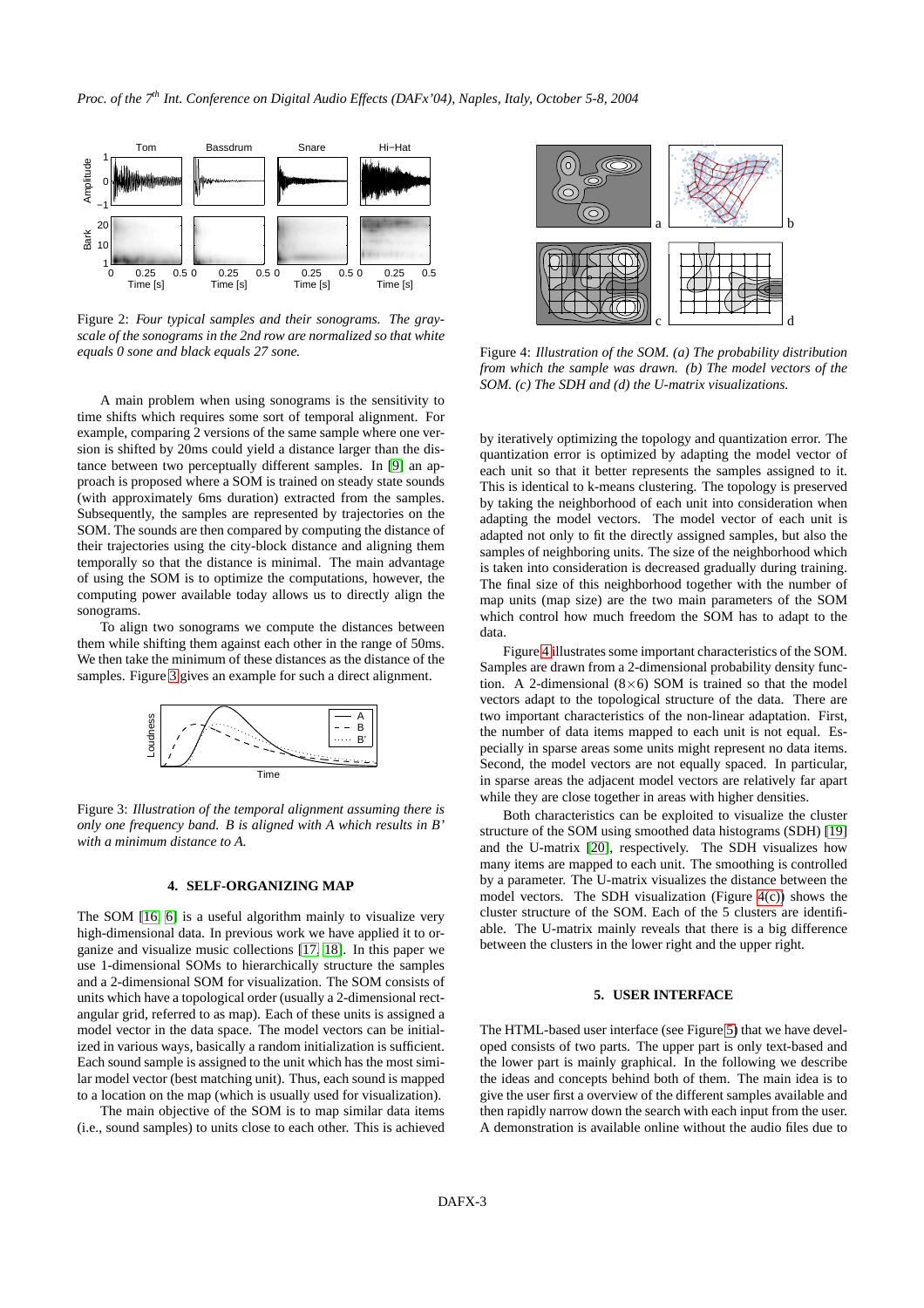

<span id="page-3-0"></span>Figure 5: *Screenshot of HTML-based user interface.*

copyright restrictions.<sup>[1](#page-3-1)</sup>

## **5.1. Text Interface**

The intention of the text-based interface is to create a very simple interface which would allow the user to navigate in the sample collection with closed eyes using only a few keyboard keys. The basic functionality would be using up and down keys to listen to the next or previous sample, right to listen to more similar and left to listen to less similar samples. However, in the HTML interface this functionality is available only for usage with the mouse.

In Figure [5](#page-3-0) the four columns represent the four levels of the hierarchical structure. The first level is the leftmost column, the fourth level the rightmost. In this case, the user has selected the first sound on the first level (requesting more of this kind). Each of the 9 choices are typical sounds for the sub-branches they represent. On the second and third level the 5th sample was selected leaving a final set of 5 samples in the fourth column. If the user is not satisfied with this set it is always possible to make different choices at higher levels in the hierarchy and explore other branches.

The first level is a rough summary of the collection based on 9 samples. The number 9 was arbitrarily chosen manually. It is a trade-off of using as many samples as possible to describe the collection as accurately as possible on one side, and using as few samples as possible to create a good summary. In future work it might be interesting to investigate determination of this number automatically for each node in the tree.

The 9 samples are determinated using a 1-dimensional SOM with 9 units. The motivation for using a SOM is to order the samples in a meaningful way. In particular, adjacent neighbors on the list should be similar to each other. In this case we have a rough order of toms  $(1,2,4,5)$ , snares  $(3,6,7)$ , hi-hat  $(8)$ , and cymbals  $(9)$ . Alternatively, k-means clustering could be used in combination with a traveling salesman algorithm to sort the clusters.

Each of the 9 (parent) samples on the first level represent a subset of the collection (children). Each subset includes all samples which are best represented by the respective parent. The number of these children is displayed in brackets next to the name of the parent. Furthermore, each parents subset is enlarged by 50% to include children which are not best represented but are nevertheless similar. For example, in Figure [5](#page-3-0) on the first level 150 samples are best represented by the first parent. The subbranch includes these 150 plus an addition 75 which are best represented

<span id="page-3-1"></span><sup>1</sup>http://www.oefai.at/˜elias/dafx04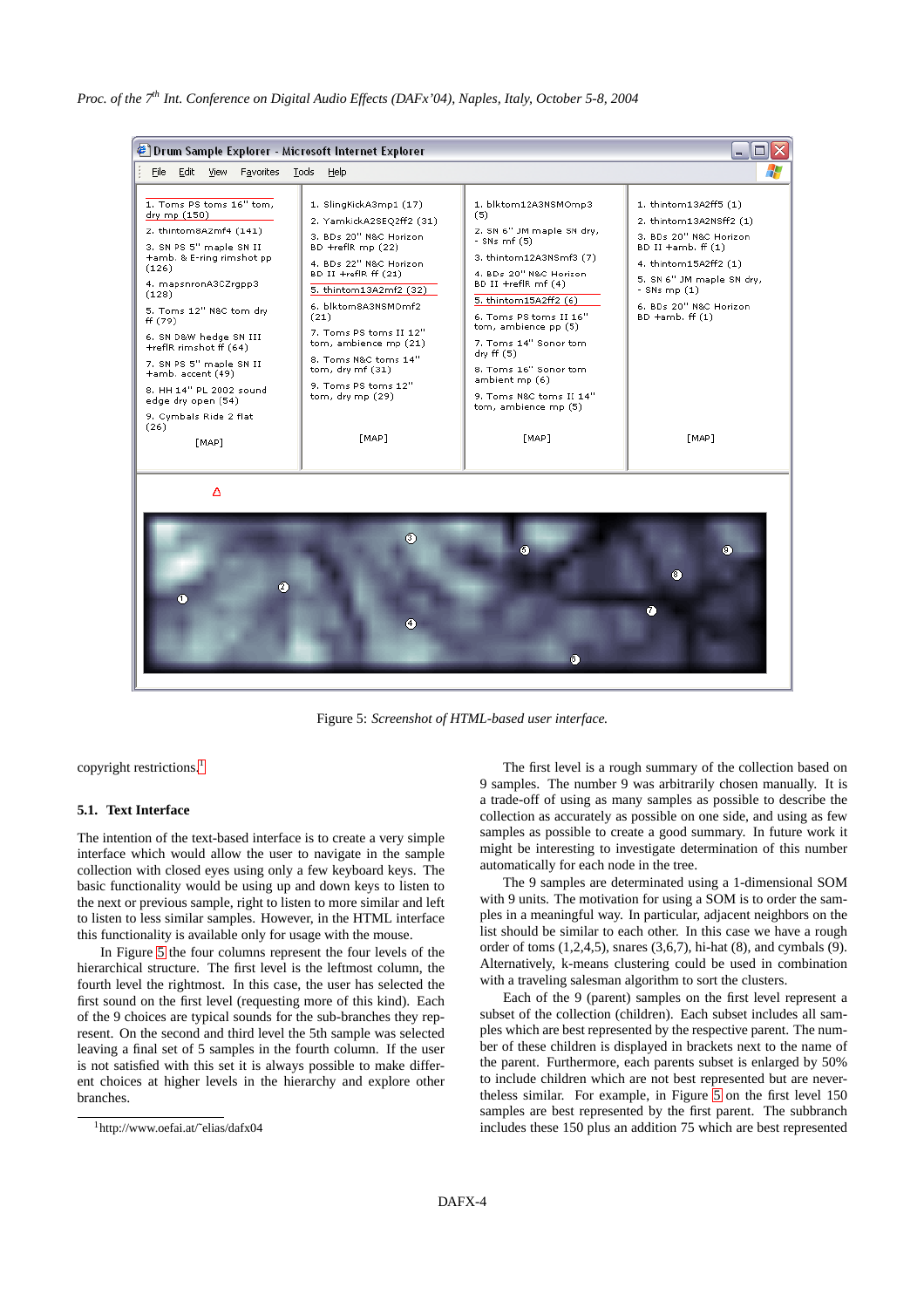by the second parent but are located on the boundary to the first parent. This overlap in the hierarchy ensures that samples which are similar to two parents can be found more easily.

For each set of children a SOM is trained until the number of children in a set is smaller than 13. Thus, the depth of the branches of the tree are not fixed to a specific number. In the experiments we will discuss later the depth reached a maximum level of 4 and a minimum level of 3.

There are several alternatives to create hierarchical structures. In previous work [\[21\]](#page-5-20) we have used the Growing Hierarchical SOM (GHSOM) [\[22\]](#page-5-21). The main reason for not using the GH-SOM in this work is because it would not be possible to create the visualizations described below. However, the GHSOM and variations [\[23\]](#page-5-22) use heuristics which would automatically determine the number of parent samples. These heuristics might be suitable choices for future work.

#### **5.2. Graphical Interface**

The intention of the graphical user interface is to give the user more information on the automatically created organization. The GUI is tightly coupled with the text-based interface. The visualization is based on one large 2-dimensional (48  $\times$  12) SOM which is trained on the whole collection. The location of the 9 samples (determinated in the text-based part) are marked on the map with numbers. The user can move the mouse over the samples to get a tooltip with the sounds filename displayed and hear the sounds. If the user wants to find more of the same then it is possible to click on the sounds to descend to the next level.

The image in the lower part of Figure [5](#page-3-0) is the SOM where the 9 samples of the first level marked. Note the order which is created by the 1-dimensional SOM. The gray-shadings in the background are a smoothed data histogram and indicate how many items are located in the different areas. The SDH smoothing parameter is automatically adjusted for each hierarchy level to create rough summaries on higher levels, and more detailed summaries on lower levels. In particular, the parameter was calculated based on the square root of samples on the respective level.

In previous work we used the SOM and SDH to visualize music collections using a metaphor of islands of music [\[17\]](#page-5-16). Clusters found by the SDH were visualized as islands. In this work, we use the SDH mainly to visualize which part of the collection is currently being considered in a branch of the hierarchy.

Figure [6](#page-4-0) illustrates how the set of samples is narrowed down as the user makes selections. On the first level (see map in Figure [5\)](#page-3-0) the whole collection is visualized on the map and the parents are spread across it. On the second level the area only covers about one quarter of the whole collection. Finally, on the fourth level the parents are so close to each other that they overlap in the figure.

#### **6. FIRST EVALUATIONS & DISCUSSION**

For the experiments we used (mostly dry, or mixed with some ambiance or reflection room) drum samples from 2 sample CDs from different vendors. In total the collection had 817 distinct samples. We computed the HTML interface described above and informally demonstrated it to 5 prospective users who use and search for drum samples on a daily basis. In general feedback was very positive. We observed the following.

(1) Given the choice the users always preferred the graphical interface. One user explained that producing music is a creative



<span id="page-4-0"></span>Figure 6: *Maps belonging to (a) column 2, (b) column 3, and (c) column 4 of Figure 5.*

process. Unconventional search mechanisms are more likely to come up with something unpredictable. However, the text interface was also considered to be very useful. Mainly because some of the displayed file names contained very useful information (e.g., *SN 6" mixed with reflection room rimshot hard*). The request was made to better integrate this information into the graphical interface.

(2) Generally, the better integration of metadata was a major request. Especially filters to focus only on one instrument are missing. However, filtering instruments might be a suboptimal solution in cases were samples from different instruments can sound very similar such as a bass drum mixed with a reflection room and snares. One solution might be to use a color coding to indicate the instrument type of the parent in the GUI. Another option might be to use component planes analogue to the weather charts in the islands of music metaphor [\[17\]](#page-5-16). The weather charts are laid over the SOM and display in which areas there is a high or a low concentration of a specific property.

(3) A very interesting point which was brought up is that 3 hierarchical levels would be sufficient instead of 4. Mainly this can be explained by weaknesses of the similarity measure we use. Although, the correlation of the similarity measure and user ratings from preliminary A-B drum listening tests is around 0.8, the similarity measure is far from optimal. In particular, the level of detail which our organization creates is not supported by the similarity measure. For example, in Figure [5](#page-3-0) in the 4th column there is a mix of toms, bass drums, and even one snare drum. Another reason why 3 levels could be sufficient is that in manually created organizations it is very common to have significantly more than 12 samples in the lowest levels of the hierarchy (some users mentioned they usually have 30 or more samples in directories on the lowest level).

(4) Another important point brought up in the interviews was that every artist uses his own vocabulary to describe samples. Although it would not be necessary to adapt to each artists individual vocabulary it would be very useful to classify samples according to words such as dark, thick, crispy, etc. even if the meaning of these words needs to be more or less arbitrarily predefined. This additional information could be visualized as mentioned in (2).

Other points brought up were (5) the lack of a zoom function, (6) the restriction to mono sound, (7) the selected parent should be marked on the lower level hierarchy, (8) a good system should allow very fast browsing using as few clicks as possible to support the creative process.